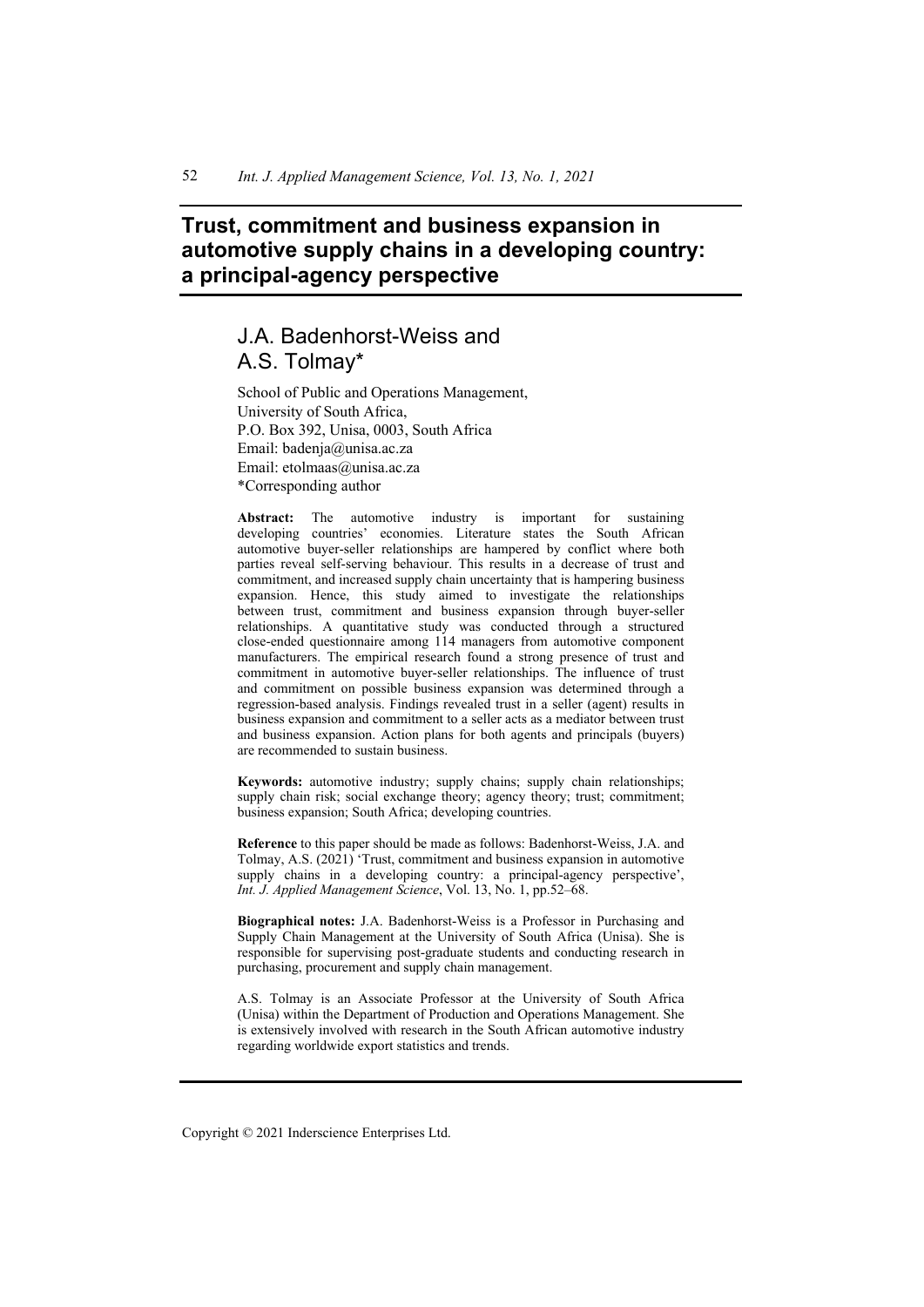#### **1 Introduction**

Supply chain buyer-seller relationships fall under the social exchange theory and are usually characterised by a long-term orientation [Herko and Hanna, (2017), p.87]. According to the social exchange theory, the business relationship is characterised by rational decision making and implies a two-sided, mutually contingent and rewarding process involving transactions or simply exchange. It is posited on the concept of individuals or groups interacting due to the expectation of rewards and the avoidance of penalties or punishment (Ambrose et al., 2010).

Although supply chain management theory promotes positive cooperative relationships between buyers and sellers (or suppliers)in accordance with the social exchange theory, the opposite often applies, even in automotive supply chains, where the relationship can be characterised by conflicting objectives and self-serving behaviour resulting in elevated risk for both parties [Maile, 2008; Naudé et al., (2013), p.1; Sharma and Bhat, (2014), p.45] – hence the principal-agent perspective on buyer-supplier relationships in this paper. In short, the agency theory attempts to explain relationships and self-interest in business organisations.

Automotive industry supply chains is of the utmost importance to the developing South African economy, as it is like other developing countries such as India and Brazil, the largest manufacturing industry and contributes substantially to the country's gross domestic product (6.9% in 2017 in South Africa) [AIEC, (2018), p.5]. The South African automotive industry reveals similarity in size and production to other developing economies such as Korea, Taiwan, India and Brazil [AIEC, (2018), p.30]. This study might therefore also be of interest for the other developing countries with established automotive industries. Because of its strategic importance, all efforts should be applied to sustain this industry in developing economies [Komarasamy and Hoque, (2015), p.975]. Due to fierce competition in the global automotive component market, suppliers (agents) are left with limited scope to differentiate through production, price and logistics, hence the only way to differentiate is through the actual relationship with the automotive component manufacturers (ACMs) (principal) [Tolmay and Badenhorst-Weiss, (2018), p.5]. Additional to this, the principals in the automotive industry are scaling down and working more closely with fewer suppliers (Manelloa and Calabrese, 2018), therefore it is important for suppliers (agents) to ensure that they are closely related to the principals in order to sustain and expand their business.

As uncertainty and competition within global markets negatively influence the principal-agent relationships – also in South African automotive supply chains–the result is that these supply chain partners no longer fully trust each other [Herko and Hanna, (2017), p.87]. This lack of trust negatively influences commitment, where both the principal and the agent act in a self-serving manner without considering the best interest of the other party [Herko and Hanna, (2017), p.87]. This can cause the risk of inefficiency between partners and, at worst, the destruction of the supply chain. It is therefore important for both parties to strategically manage their relationship and consciously enhance trust and commitment to sustain and ultimately expand business [Meng et al., (2017), p.663].

Although the principal-agency theory in the supply chain environment is often visualised in a unidirectional manner where only the principal, due to his buying power, acts in an self-serving manner to benefit, this cannot be further from the truth [Zardkoohi et al., (2017), p.405]. The agents also act in the same manner [Zardkoohi et al., (2017),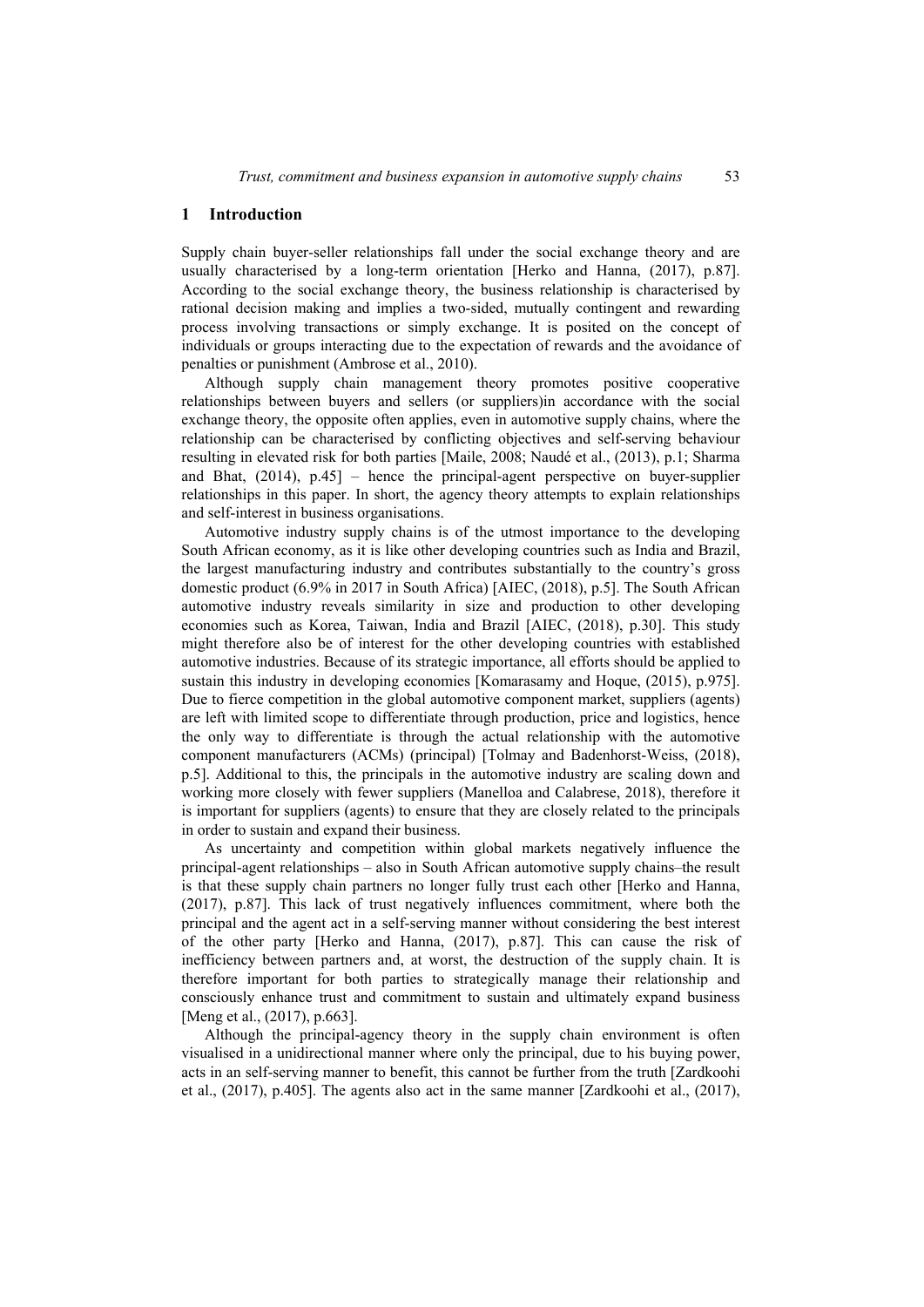p.406], which contributes to increased risk [Li et al., (2015), p.85]. Accordingly, in the principal-agency phenomenon self-serving behaviours causes risk for both parties. When the principal terminates the agent's contract the agent is at risk, and when the principal loses the agent the principal also suffers substantial losses and the complete supply chain is put at risk [Zardkoohi et al., (2017), p.405].

This study focuses on supply chain relationships in terms of trust and relationship from an agency-theory perspective, and the role of trust and commitment in possible business expansion in sustainable supply chains in the automotive industry in South Africa.

## **2 Background and problem statement**

Today's supply chain environment is very complex and uncertain with various challenges and supply chain risks [Monroe et al., (2014), p.4; Meng et al., (2017), p.663]. Close cooperation between principal and agent (buyer and seller) within supply chains promises to mitigate risk [Cheng and Chen, (2016), p.111]. However, automotive supply chains in South Africa are often characterised by less optimised principal-agent relationships resulting in elevated uncertainty and risk (Maile, 2008; Naudé et al., (2013), p.1; Tolmay and Badenhorst-Weiss, (2018), p.4]. Naudé and Badenhorst (2011) found signs of strained relationships between original equipment manufacturers (OEMs) (principals) and ACMs (agents) in the South African automotive industry.

Problems brought about by the agent that may put the relationship at risk include unpunctual deliveries, limited problem-solving commitment, poor service, manipulation of markets by bribing purchasers, quality defects and overcharged prices for products [Steinle et al., (2014), p.124]. On the other hand, the principals in automotive supply chains increase pressure by forcing the agents to facilitate a reduction in transaction cost over time [Rao, (2015), p.28]. Increasingly difficult economic circumstances make it harder for the agent to request accommodating circumstances within the contract from the principal [Rao, (2015), p.29]. Further, supply chain principals are cutting down on the number of agents and rather focusing on single sourcing, which further threatens the retention of business for certain agents [Steinle et al., (2014), p.124], yet business expansion for only one agent. However, this may elevate all the risks associated to single sourcing for the principal. Strained principal-agent relationships mitigate trust and commitment between parties that negatively influence sustainability and business expansion of the supply chains [Ghadge et al., (2017), p.264]. Because of the elevated risk, both parties have responsibilities to contribute towards the relational exchange. Although trust from both sides is a requirement for a good relationship, the agent, in particular, must aim to enhance the trust of the principal, and the principal must commit to the agent in order to sustain and even expand business opportunities for both parties [Andersen et al., (2016), p.81]. Because of the complexity of conceptualising trust and commitment, Chen et al. (2013, p.811) have suggested further research in this regard in automotive supply chains [Kurien and Qureshi, (2015), p.70; Maestrini et al., (2016), p.291].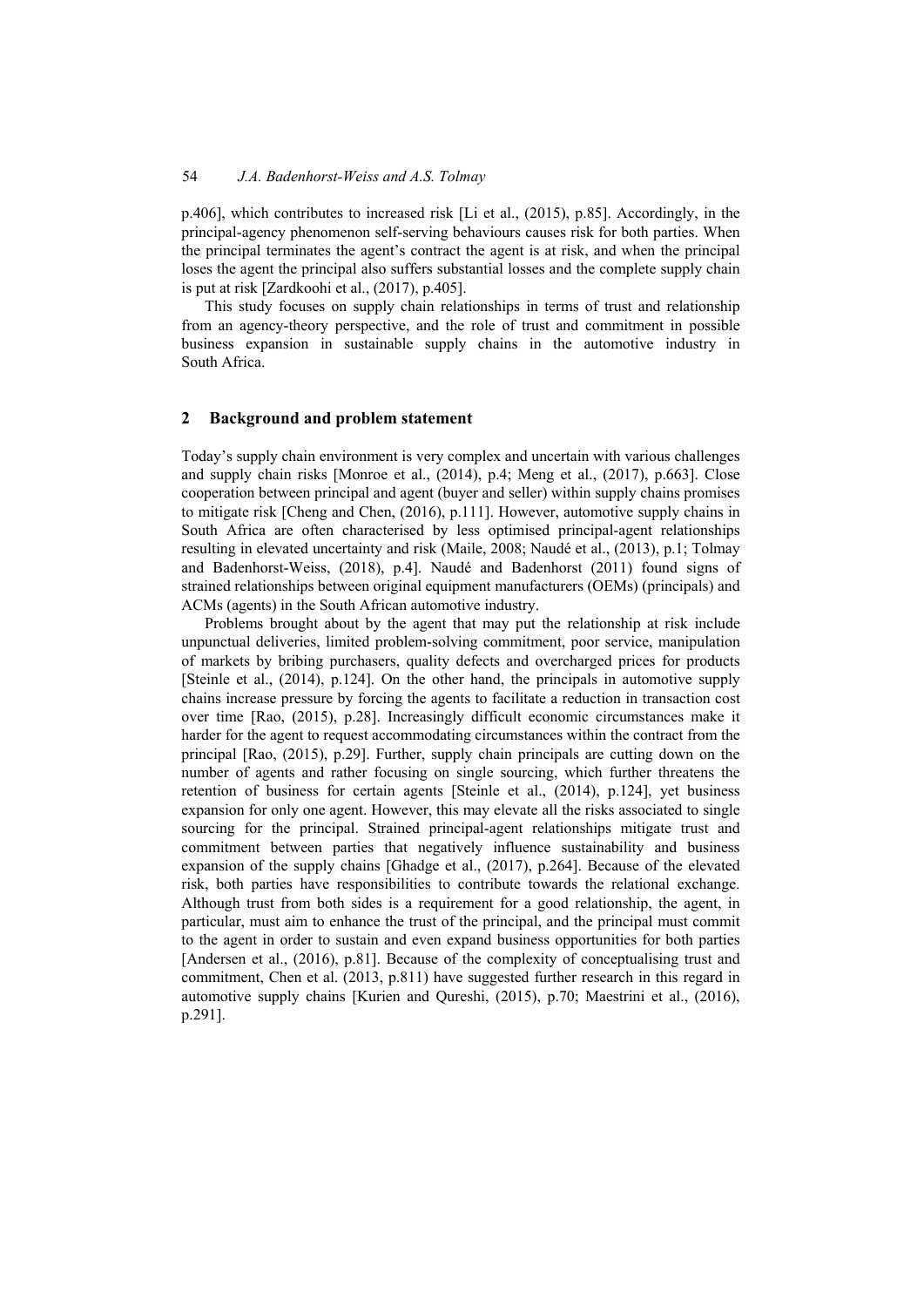This paper aimed to:

- 1 determine if 'self-serving' behaviour according to the agency theory is present in the South African automotive supply chain relationships, therefore a low level of trust and commitment between the principal and agent
- 2 to contribute to the clarification of the relationship between trust and commitment in relation to possible business expansion (growth) in automotive supply chains.

With regard to the second aim it was intended to determine whether trusting the agent would result in business expansion, and secondly whether commitment (from the principal) would act as a mediator towards business expansion for the agent.

From the aim of the study the two research questions to be addressed in this paper were; 'Is there a lack of trust and commitment in the buyer-supplier relationships between component manufacturers and their first tier suppliers?' and 'What is the relationship between (1) trust and (2) commitment with business expansion within South African automotive supply chains?' The objective of this paper was thus to investigate the relationships between suppliers (agents) and buyers (principals) terms of trust and commitment.

The scope of the paper includes a reflection on agency theory and the uncertainty and risk when one or both of the parties behave in a self-serving manner [Steinle et al., (2014), p.135; Li et al., (2015), p.84]. The relationship between trust, commitment and business expansion is explored. Finally, possible action plans for both agents and principals are presented with the aim to enhance supply chain sustainability through business expansion. This might provide more insight into sustaining automotive supply chains within developing countries [Komarasamy and Hoque, (2015), p.975] as invited by literature.

### **3 Literature**

Previous research in buyer-supplier relationships in supply chain management indicated that the relationships are not always as strong as it should be, due to behaviour of one or both parties in the supply chain, thus the principle-agency lens of this paper. In addition, this perspective was adopted due to a call by literature for more research to clarify concepts of the principal-agency theory within supply chains specifically [Steinle et al., (2014), p.123; Byrne and Power, (2014), p.440; Rao, (2015), p.28; Wilhelm et al., (2016), p.43; Zardkoohi et al., (2017), p.405]. According to Shafiq et al. (2017, p.1386) opportunistic behaviour in the principal-agency relationship causes risk and hampers business expansion.

#### *3.1 Principal-agency theory*

The 'principal-agency' or just 'agency' theory is concerned with resolving problems that can exist in relationships, such as buyer-supplier relationships in supply chains, due to unaligned goals or different aversion levels to risk [Li et al., (2015), p.85]. According to Zardkoohi et al. (2017, p.405), the theory in a business sense is mainly concerned with the relationship between principals and agents within supply chains. The principal sources products or services from the agent who provides the required offering to the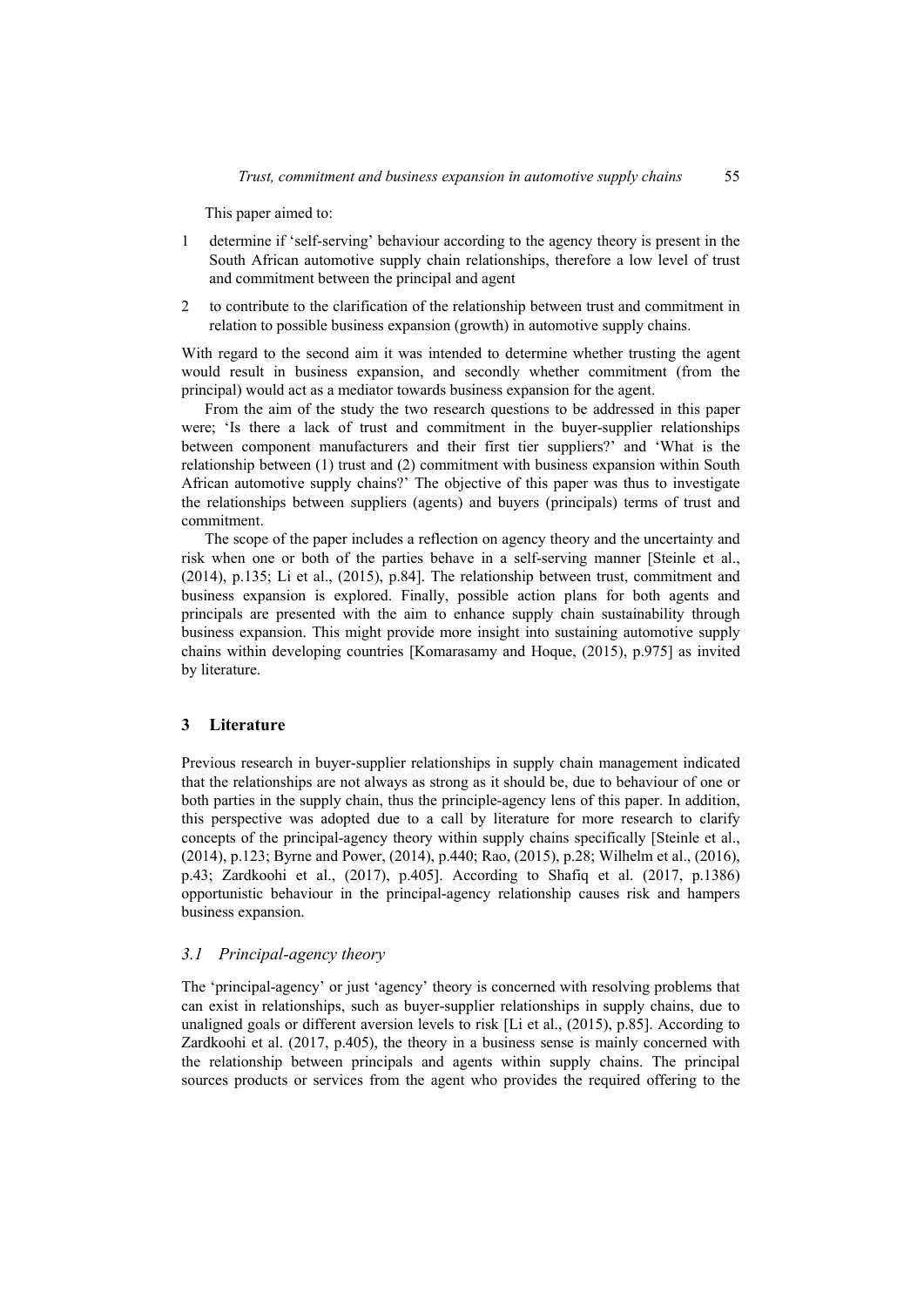principal. The principal-agency theory aims to better understand and even to improve supplier interaction within supply chains [Steinle et al., (2014), p.135].

Most often, literature states that the problem arises when the principal abuses his 'perceived' superior (buying) power over the agent [Li et al., (2015), p.84; Wilhelm et al., (2016), p.43]. Mistakenly the principal is often viewed as the sole benefactor of the principal-agent relationship. To explain this misconception: the agent of one principal can also be a principal in the same supply chain [Wilhelm et al., (2016), p.43]. For example, a tier 1 supplier who is an agent for ACMs (principal) can also act as a principal when he sources products from a tier 2 supplier (agent). Therefore, actions by the principal do not only affect the direct supplier (agent) and the principal but the complete supply chain. Zardkoohi et al. (2017, p.406) further state that not only all stakeholders within the supply chain are negatively affected by the risk that principal-agency opportunism causes, but the broader society is also at risk.

#### *3.2 Principal-agency theory and supply chain risk*

As indicated previously, the principal-agency relationship is particularly applicable to supply chains [Steinle et al., (2014), p.135] and researchers are becoming more interested in the principal-agency theory to examine supply chain risks [Li et al., (2015), p.84]. Supply chain risks caused by or experienced by one stakeholder in the supply chain can negatively influence the efficiency, sustainability and business expansion of the complete supply chain with all stakeholders [Li et al., (2015), p.83; Zardkoohi et al., (2017), p.406].

Opportunism is a key concept of economics theories, including institutional economics, the relational exchange theory and principal-agent theory [Steinle et al., (2014), p.125]. Opportunism is defined as self-interest-seeking with guile, which includes actions such as stealing, cheating, distortion of data, breach of contract, dishonesty, misinterpretations, false threats and promises, and withholding information [Steinle et al., (2014), p.125]. Further, central to this opportunism in the principal-agency theory is risk, where hidden agendas and self-interest affects trust in the supply chain [Steinle et al., (2014), p.125].

Zardkoohi et al. (2017) identifies three-directional opportunism relating to principal-agent relationships. Firstly, the agent can behave opportunistically against the principal's interest, secondly, the principal can behave opportunistically against the agent's interest and finally, both the principal and agent can act opportunistically against the interest of a third-party stakeholder, which may also be the broader society [Zardkoohi et al., (2017), p.405]. Ultimately, opportunism leads to the demise of trust, which negatively affects the commitment; hence, sustainability and business expansion are ultimately sacrificed [Vieira et al., (2013), p.267].

Under the umbrella of the principal-agent theory, the study aims to address the relationship(s) between agents and principals and the phenomena of trust, commitment and business expansion (refer to Figure 1). With the principal-agent relationship, self-interest applies to both parties and the principal as well as the agent encounter uncertainty and risk (refer to Figure 1). The principal is faced with the risk attached to the opportunism and self-interest of the agent, sustainability, technological advancement, competitiveness of the agent and financial losses (refer to Figure 1). While, opportunism results in the following possible risks for the agent: opportunism and self-interest of the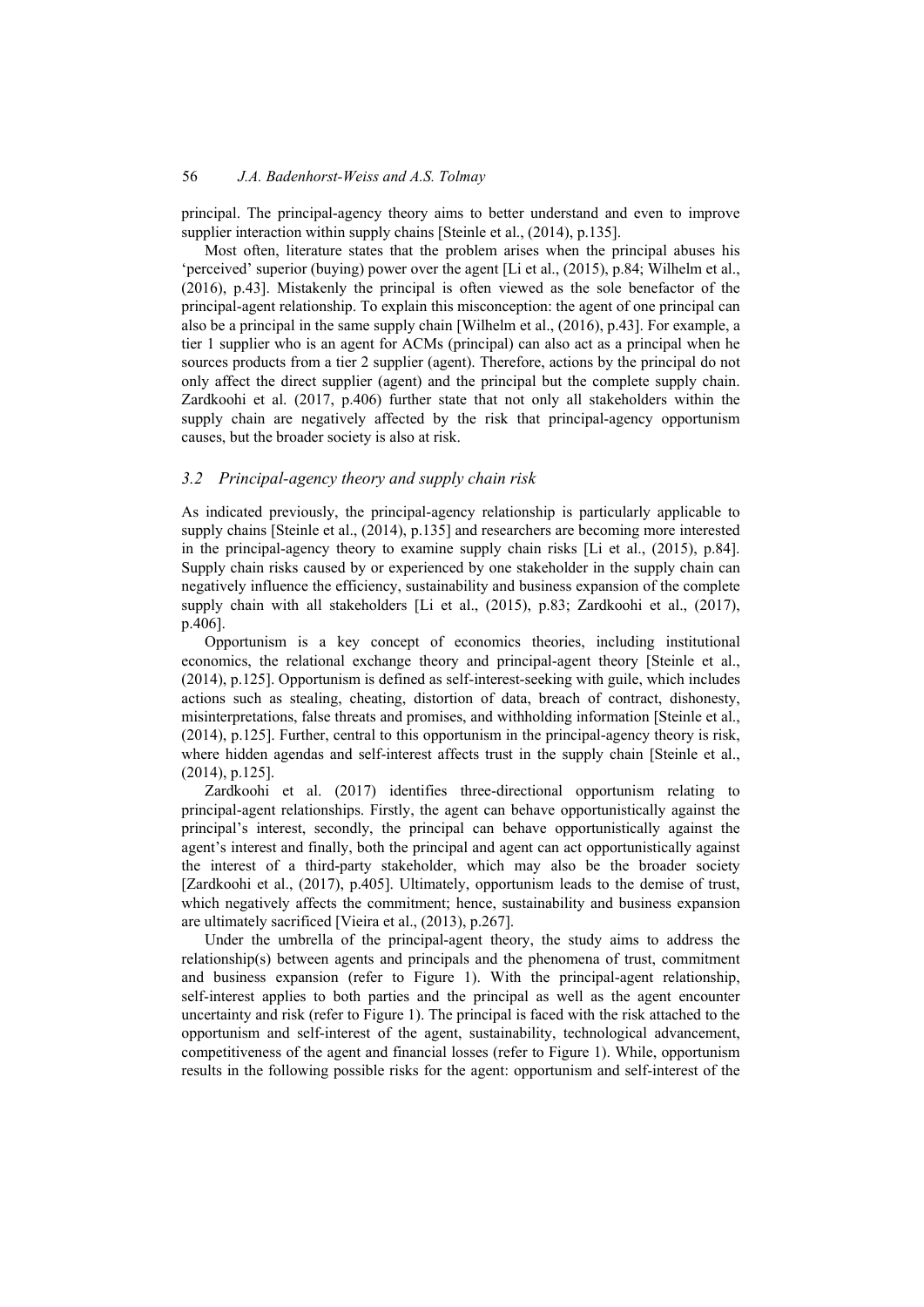principal, power of the principal, global sourcing options available to the principal and financial losses due to the principal's opportunistic actions (refer to Figure 1).





Shafiq et al. (2017, p.1386) possibly touch on the most problematic principal-agent risk, namely the risk of sustainability. Today, not only business sustainability (and ultimately business expansion) is required by organisations, but also sustainability of the environment and the broader society. Sustaining the broader society through the business is an increasingly important responsibility and is at risk with opportunistic behaviour from one or both stakeholders (agent and principal) [Shafiq et al., (2017), p.1386]. It is therefore clear that the risk encountered through the principal-agency theory has an impact on much more than just the principal or the agent. In this regard, Li et al. (2015, p.85) state that supply chain risk mitigation strategies, which promise profitability and sustainability, need to be implemented on a strategic level. In line with the supply chain risk mitigation and the principal-agency theory, literature eludes to the fact that trust may mitigate some of the risk within the supply chain [Steinle et al., (2014), p.125].

#### *3.3 Trust*

According to Steinle et al. (2014, p.125), trust mitigates risk within supply chain relationships and the absence of trust hampers the supply chain relationship's sustainability [Steinle et al., (2014), p.124]. The Oxford Dictionary's definition of trust is

*Source:* Authors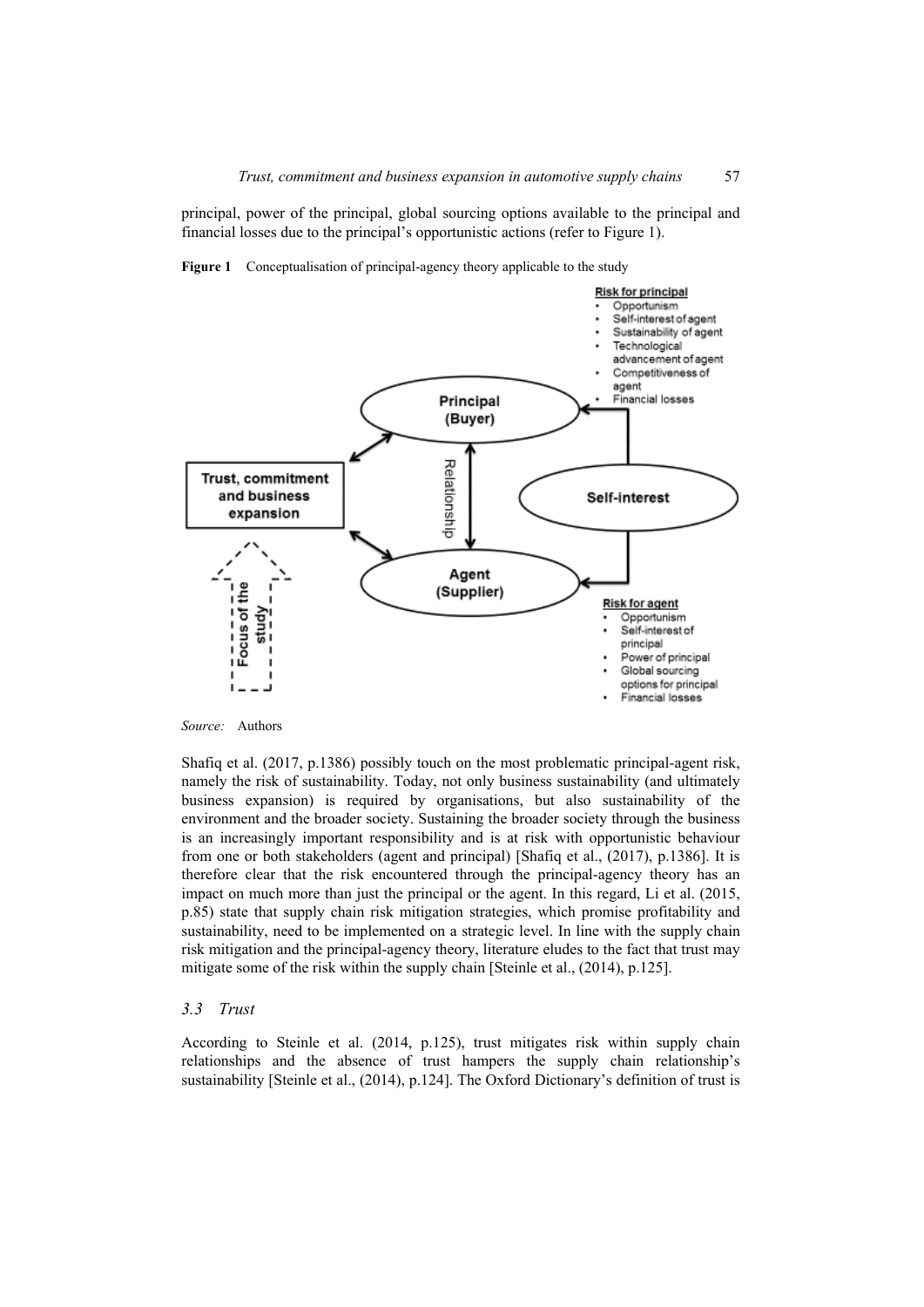the "firm belief in the reliability, truth, or ability of someone or something"*.* Trust is a complicated and multifaceted concept, but it is mainly perceived as the rational response to trustworthy behaviour by others [Uslaner, (2002), p.6; Tolmay and Badenhorst-Weiss, (2015), p.3]. Trust is crucial for a long-term relational exchange between supply chain partners [Wisner et al., (2016), p.79] as trust is viewed as a value creator [Herko and Hanna, (2017), p.86]. Chao et al. (2013, p.1060) state that supply chain relationships should exclusively be built on the foundation of trust. It is therefore important to enhance trust within supply chains as it may result in commitment, satisfaction, innovation, business retention, sustainability, better supplier performance, as well as the sharing of information and knowledge [Tolmay and Badenhorst-Weiss, (2015), p.4]. Ebrahim-Khanjari et al. (2012, p.447) confirms that trust within supply chain relationships might possibly result in business expansion, but more research on the clarification of trust within supply chains is invited by Maestrini et al. (2016, p.291).

Trust also forms the core of the principal-agency theory within supply chains [Steinle et al., (2014), p.125]. According to the principal-agency theory, the agent (or supplier) is forced to comply with the requirements of the principal (buyer). However, the principal must also comply through commitment as the loss of an agent would have elevated risk factors for the principal as well as the agent, and threaten the sustainability of the supply chain. The principal is responsible for the management of the relationship with upstream agents, but is also challenged, as these agents are globally dispersed, situated in remote locations and may not have access to collaborative technologies [Wilhelm et al., (2016), p.42]. Language barriers and cultural backgrounds can prevent trust within supply chains resulting in underperformance [Herko and Hanna, (2017), p.88; Ambe (2014), p.48]. The situation of different culture and language is most applicable to the South African automotive supply chains that represent automotive role players from Japan, Germany and the USA [Ambe (2014), p.48]. This aspect can therefore have an impact on supply chains and principal-agent relationships.

Trust considers two components, namely the interpersonal mechanism and a future-oriented focus [Herko and Hanna, (2017), p.88]. Interpersonal mechanisms relate to the trust in humans, not organisations, where trust expectations are made on the human. The other aspect of trust is a future focus where the future outcomes influence the present actions [Herko and Hanna, (2017), p.88]. When a party is trusted, the party is experienced as reliable, honest, competent, fair, committed, helpful and responsible [Morgan and Hunt, (1994), p.23]. Specifically relating to the supply chain, Hofstede et al. (2006, p.122) state that trust comprises enforceable and intrinsic trust. Enforceable trust relates to trust in good performance, while intrinsic trust relates to consent vulnerability. This vulnerability encapsulates the basic need of human beings to affiliate with another person who is perceived as trustworthy. Enforceable trust is more applicable to the automotive supply chains when the trustor (buyer) expands or suspends contractual obligation based on the supplier's performance. Hence, the performance of the trustee (supplier) is accordingly rewarded or punished by the trustor (buyer/customer) [Hofstede et al., (2006), p.124].

Trust in the buyer-supplier relationship in supply chains encapsulates real benefits for both the principal and the agent. Chen et al. (2013, p.800) go as far as to argue that trust and commitment are the key success factors for a lasting supply chain relational exchange. In scholarly literature, authors seem to agree that trust results in commitment [Morgan and Hunt, (1994), p.33; Chen et al., (2013), p.803, (2014), p.37; Muneer et al.,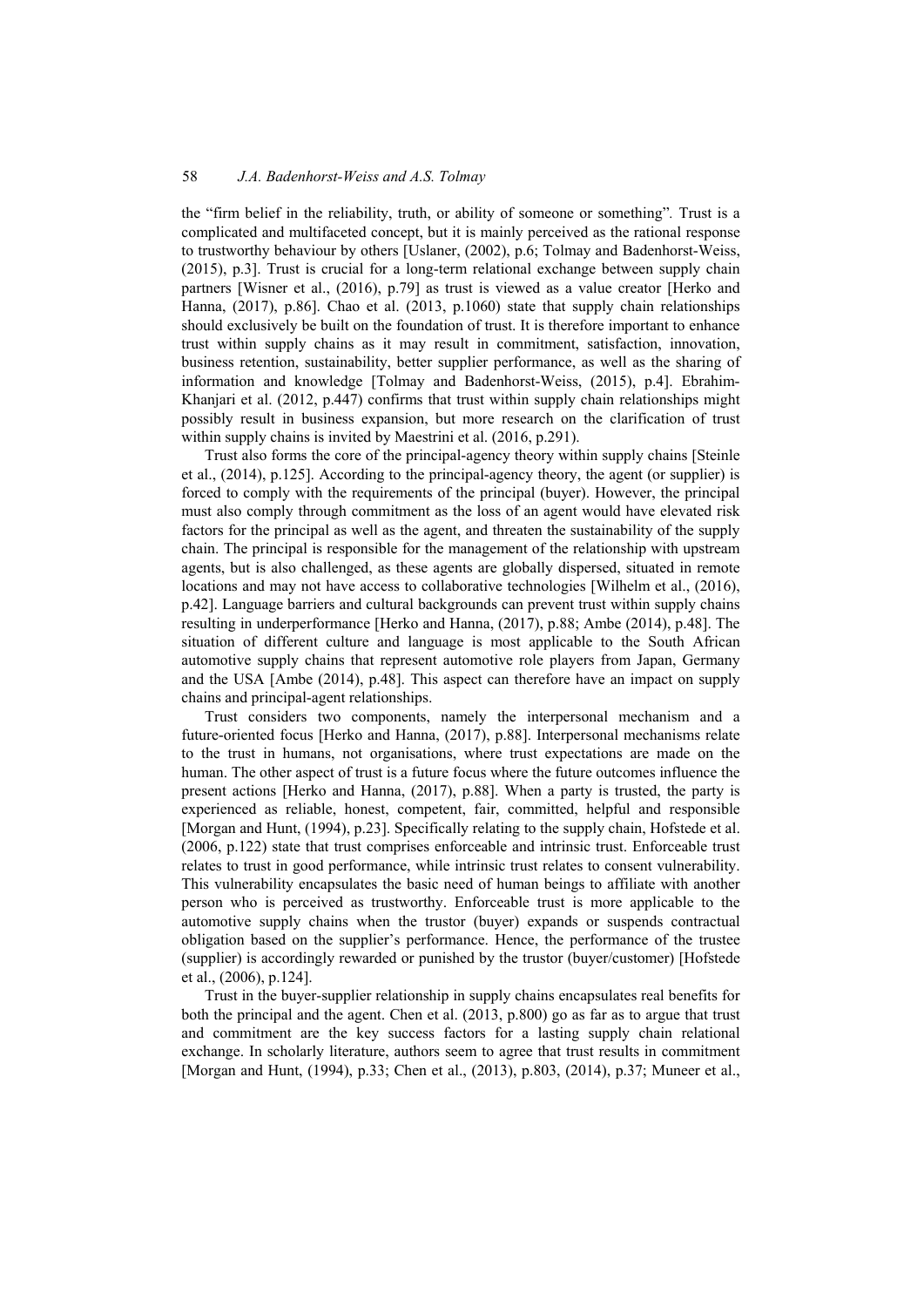(2014), p.44; Kač et al., (2015), p.77; Chou et al., (2015), p.4]. It therefore makes sense to study commitment with the concept of trust.

#### *3.4 Commitment*

Commitment entails the exchange partner believing in an ongoing relationship to such an extent that the maximum efforts would be applied to maintain the relationship indefinitely [Morgan and Hunt, 1994; Chen et al., (2013), p.802]. Hence, partners devote themselves to a sustainable relational exchange in order to realise the ultimate goal of business expansion [Chao et al., (2013), p.1060]. As part of continuous improvement, supply chain partners strive to achieve commitment as literature has acknowledged commitment as a key competitive success factor [Walter et al., (2000), p.1; Muneer et al., (2014), p.43].

Commitment is not viewed as a one-directional or one-dimensional concept [Chao et al., (2013), p.1060]. Literature states that different types of commitment exist, including affective, normative and continuance commitment [Muneer et al., (2014), p.46]. Affective commitment reflects the emotional attachment of people and their connection with partners [Muneer et al., (2014), p.43]. Affective commitment addresses needs such as esteem, approval and emotional support [Muneer et al., (2014), p.45]. With normative commitment, both partners enjoy the relationship and wish to continue with the relational exchange because of the mutual benefit of the partnership. Parties in a normative commitment feel that they have an obligation, and the right thing is to remain with the organisation [Muneer et al., (2014), p.46]. The continuance commitment embodies commitment associated with cost when leaving the relationship [Muneer et al., (2014), p.46], for instance a contractual obligation [Geyskens et al., (1996), p.305]. Geyskens et al. (1996, p.304) also refer to 'calculative' commitment, which is in principle the same as continuance commitment, where financial losses would be incurred when the relationship is dissolved. Maestrini et al. (2016, p.291) suggests more research on the importance of commitment for business expansion in buyer-supplier relationships.

Vos et al. (2016, p.3) emphasise the importance of commitment as it forms the foundation of the social exchange between principals and agents within supply chains. They allude to the fact that commitment plays an important mediating role in the relational exchange [Vos et al., (2016), p.10], which will be investigated further through this paper. In conclusion, it seems that commitment in supply chain relationships is important for a relationship to last.

#### **4 Methodology**

The study followed a positivists philosophy and was explanatory descriptive by nature as it expected to determine relationships between constructs [Saunders et al., (2009), p.140]. A deductive research strategy was followed to better understand a social science phenomenon [Saunders et al., (2009), p.125], in this case, identifying the relationship between trust, commitment and business expansion.

In order to determine the relationship between the suppliers and buyers and clarifying trust, commitment and business expansion, the questionnaire utilised during the research asked questions specifically relating towards trust and commitment as well as business expansion. The unit of analysis for the study tested the perceptions of the supply chain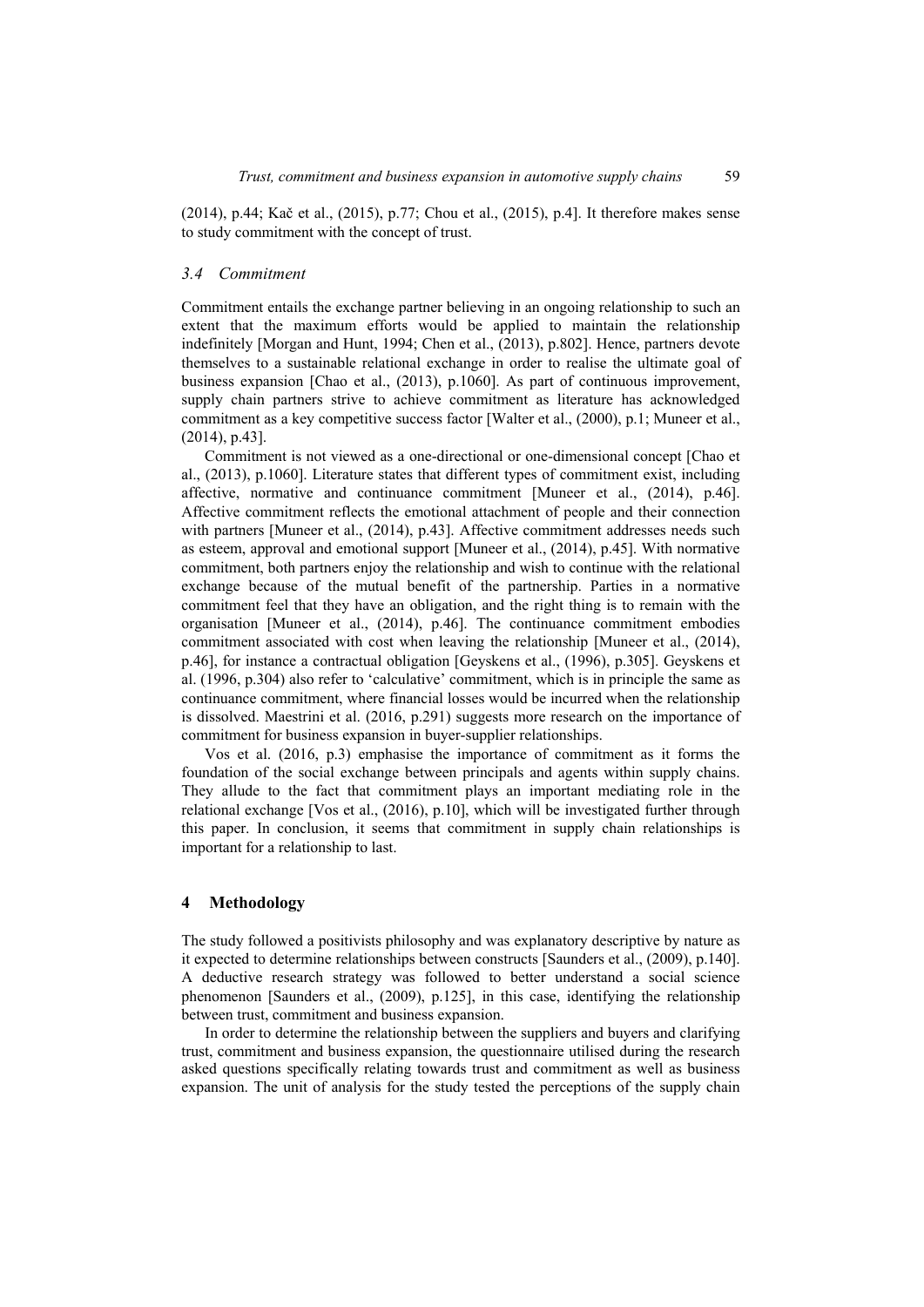principals (ACMs) with regard to their relationship with the agents (suppliers) in South African automotive supply chains. The empirical study was quantitative by nature and utilised a structured closed-ended questionnaire based on the original research of Morgan and Hunt (1994, p.35) on commitment, as well on trust. Both commitment and trust comprised one factor each made up of three items, which is considered the minimum number of items in a scale, and thus, solid [Costello and Osborne, (2005), p.3; Henson and Roberts, (2006), p.408]. The three items with its associated scales are reflected in Table 1. Business expansion was measured through a single item: "My firm expects to expand the business they currently do with Supplier A" obtained from Eggert et al. (2006, p.26).

The questionnaires were administered via email to senior managers at ACMs who are members of the National Association of Automotive Component and Allied Manufacturers of South Africa (NAACAM). Non-respondents were followed up via telephone and if they still did not respond, telephonic interviews were conducted with them. The response rate was 81.4% as 114 responses were received from a total of 140. After the responses had been received, the data was analysed and interpreted.

By using the Cronbach alpha coefficient, the internal consistency (reliability) for trust and commitment was found to be 0.917 and 0.825 respectively. Both these values were above the acknowledged threshold of 0.7, therefore, they were deemed satisfactory [Pallant, (2011), p.7]. The factor-based scores for both trust and relationship value was subsequently calculated as the mean score of the variables included in each factor.

| Construct   | Items                                                                                                      | Factor<br>loadings | Cronbach<br>alpha |  |
|-------------|------------------------------------------------------------------------------------------------------------|--------------------|-------------------|--|
| Trust       | In our relationship, my firm feels that Supplier A<br>0.906<br>can be counted on to do what is right.      |                    |                   |  |
|             | In our relationship with Supplier A, our firm<br>feels that Supplier A can be trusted.                     | 0.938              | 0.917             |  |
|             | In our relationship, Supplier A demonstrates a<br>high level of integrity.                                 | 0.935              |                   |  |
| Commitment  | The relationship that my firm has with Supplier<br>A deserves our firm's maximum effort to<br>maintain it. | 0.730              |                   |  |
|             | The relationship my firm has with Supplier A is<br>something my firm intends to maintain<br>indefinitely.  | 0.836              | 0.825             |  |
|             | The relationship my firm has with Supplier A is<br>something we are very committed to.                     | 0.734              |                   |  |
| $S_{OIPCO}$ | Authore                                                                                                    |                    |                   |  |

**Table 1** Constructs scales for trust and commitment

*Source:* Authors

#### **Table 2** Correlation matrix

|                    | Trust | Commitment | <b>Business expansion</b> |
|--------------------|-------|------------|---------------------------|
| Trust              |       | .690       |                           |
| Commitment         | .690  |            | .595                      |
| Business expansion | .571  | .595       |                           |

Note: All correlations were significant at 0.01 (2-tailed).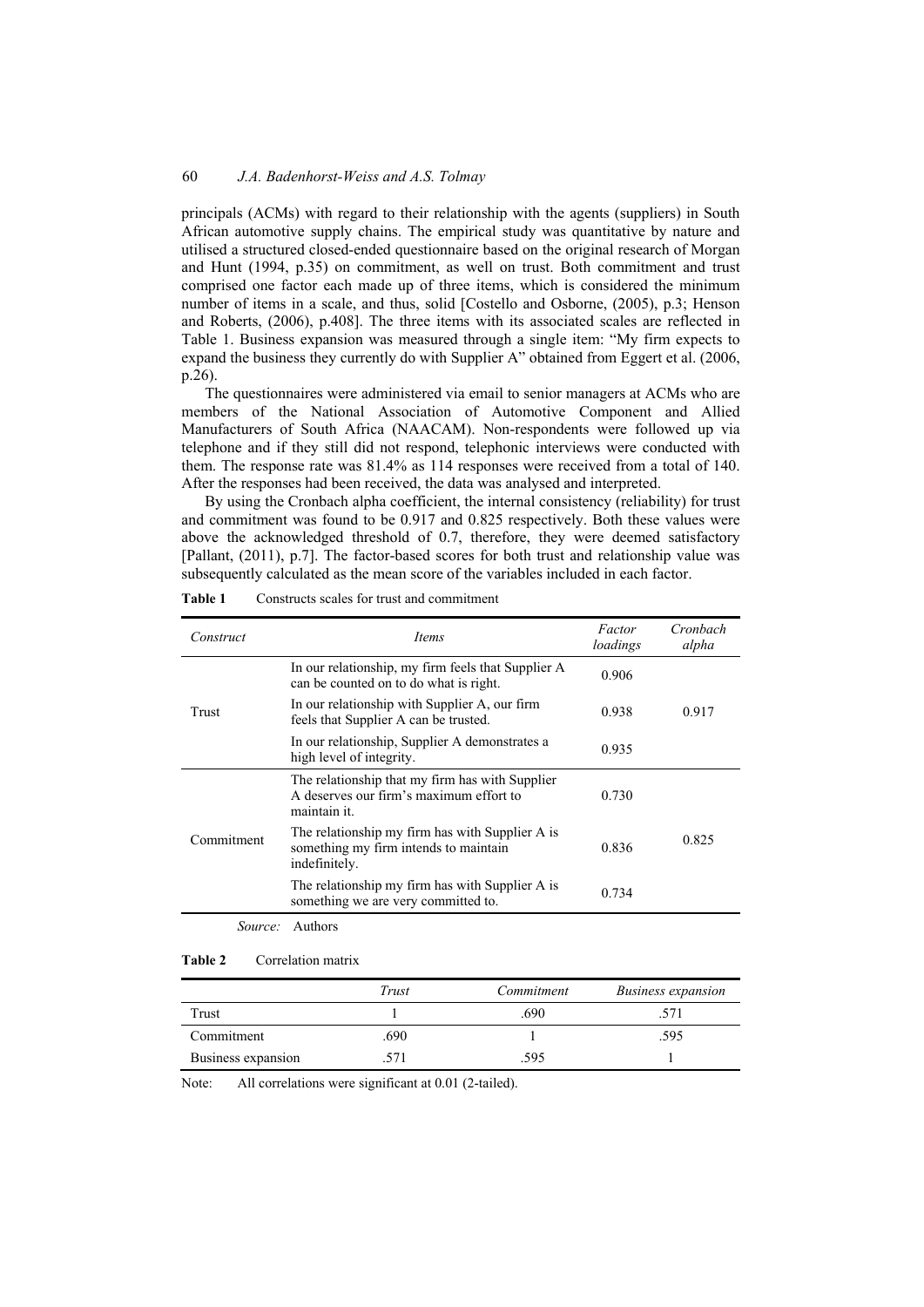To ensure that there are no violations of assumptions of normality, linearity and homoscedasticity a preliminary analyses was performed. The correlation matrix (Table 2) tested for multicollinearity and all constructs revealed to be independent  $(r < .9)$  [Pallant, (2011), p.151].

The constructs trust and commitment were included in the questionnaire to determine their extent, relationship and influence on business expansion within South African automotive supply chains as well. The statistics of the constructs trust, commitment and business expansion are presented in Table 3.

|                        | Trust   | Commitment | <b>Business expansion</b> |
|------------------------|---------|------------|---------------------------|
| Mean                   | 5.87    | 5.76       | 6.62                      |
| Median                 | 6.00    | 5.67       | 6.00                      |
| Std. deviation         | 0.93    | 0.86       | 1.23                      |
| <b>Skewness</b>        | $-0.86$ | $-0.17$    | $-0.86$                   |
| Std. error of skewness | 0.23    | 0.23       | 0.23                      |
| Kurtosis               | 1.13    | $-0.47$    | 0.80                      |
| Std. error of kurtosis | 0.45    | 0.45       | 0.45                      |
| Minimum                | 2.33    | 3.67       | 1.00                      |
| Maximum                | 7.00    | 7.00       | 7.00                      |

**Table 3** Statistics trust, commitment and business expansion  $(n = 114)$ 

*Source:* Authors

The study utilised a bipolar seven-point semantic differential scale and respondents had to choose their perception on a statement from 'strongly disagree' to 'strongly agree'. The mean scores for the constructs (trust and commitment) and the single item (business expansion) were higher than 5 and therefore meaningful [Pallant, (2011), p.242]: trust (5.87), commitment (5.76) and business expansion (6.62). This means that there is to a large extent trust and commitment, and a willingness to expand business with current suppliers from the principals' perspective in the automotive supply chains. The skewness values of trust  $(-.86)$ , commitment  $(-.17)$  and business expansion  $(-.86)$ , and kurtosis values for trust  $(1.13)$ , commitment  $(-.47)$  business expansion  $(.80)$  do not show deviations from normality.

| Model                       |                           | Model 1          |                           |       | Model 2            |                      |
|-----------------------------|---------------------------|------------------|---------------------------|-------|--------------------|----------------------|
| <b>Statistics</b>           | <i>Business expansion</i> |                  | <b>Business expansion</b> |       |                    |                      |
|                             | $R^2$                     | F value<br>(Sig) | Standardise<br>d beta     | $R^2$ | $F$ value<br>(Sig) | Standardised<br>beta |
| $Predictor -$<br>trust      | .326                      | 52.82<br>(.000)  | .571                      |       |                    |                      |
| $Predictor -$<br>commitment |                           |                  |                           | .354  | 59.69<br>(.000)    | .595                 |

**Table 4** Regression trust and commitment

*Source:* Authors

To test the extent to which trust and commitment can be used to predict business expansion, a regression-based analysis was conducted. Firstly, the directional relationship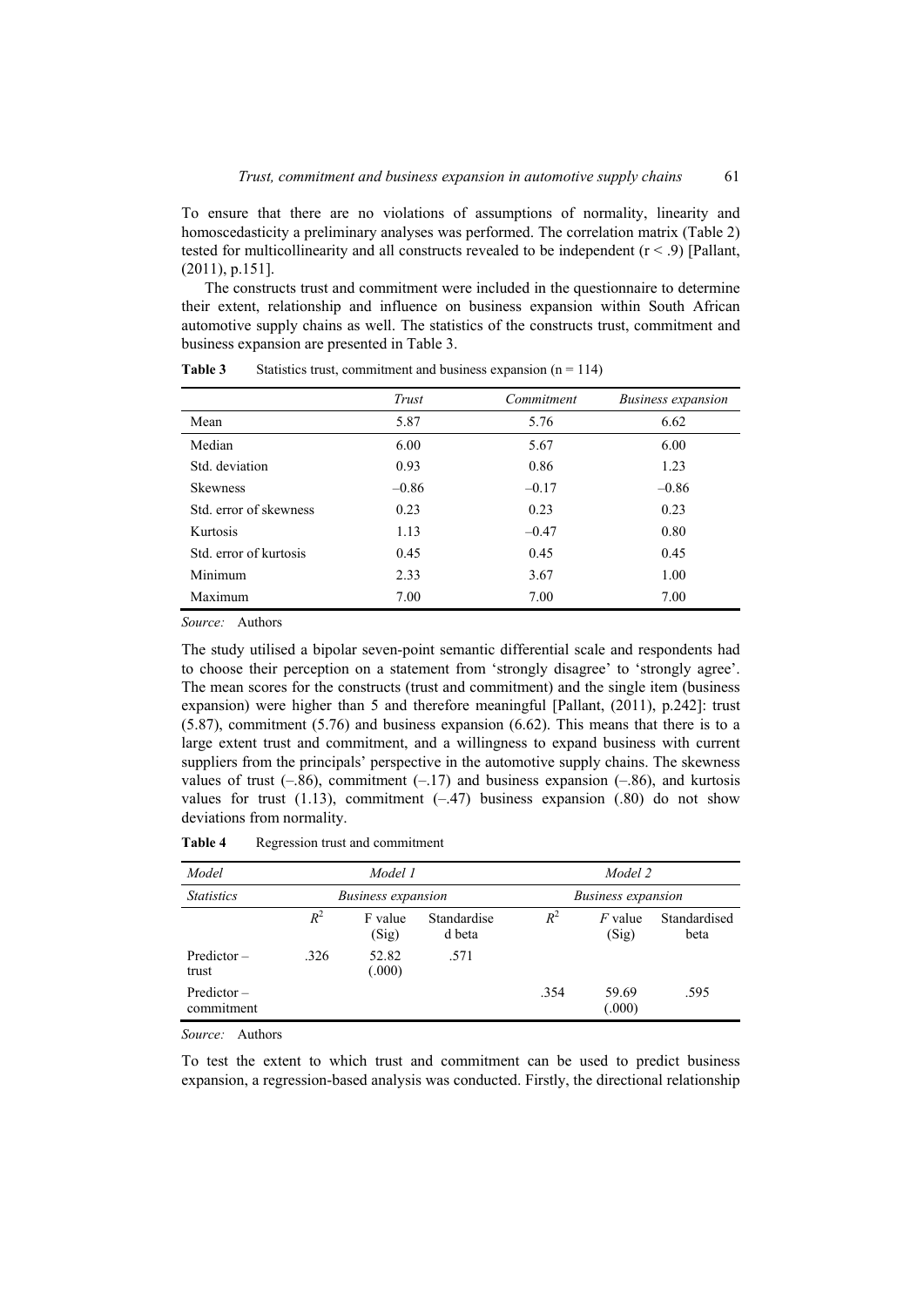between the independent variable (trust) with the dependent variable (business expansion) was tested after which commitment was added to determine if it explained the additional variance in the dependent variable. The results are in Table 4. The regression model (Table 4) reveals that both trust and commitment are statistically significant predictors of business expansion. Commitment is seen as the slightly more important predictor of business expansion (standardised  $\beta = 0.595$ ) than trust (standardised  $\beta = 0.571$ ).

In order to test whether commitment acts as a mediator between trust and business expansion, the four steps according to Baron and Kenny (1986), Judd and Kenny (1981), and James and Brett (1984) were followed (Figure 2).





*Source:* Authors

| Model 1 (path $a$ )             |                       |                 |                   |  |  |
|---------------------------------|-----------------------|-----------------|-------------------|--|--|
| Dependent variable              |                       | Commitment      |                   |  |  |
| <b>Statistics</b>               | $R^2$                 | $F$ value (Sig) | Standardised beta |  |  |
| Predictor – trust               | 101.11 (.000)<br>.477 |                 | .690              |  |  |
| Model 2 (path c)                |                       |                 |                   |  |  |
| Dependent variable              | Business expansion    |                 |                   |  |  |
| <b>Statistics</b>               | $R^2$                 | $F$ value (Sig) | Standardised beta |  |  |
| Predictor – trust               | .326                  | 52.82 (.000)    | .571              |  |  |
| Model 3 (paths $a, b$ and $c$ ) |                       |                 |                   |  |  |
| Dependent variable              | Business expansion    |                 |                   |  |  |
| $R^2$<br><b>Statistics</b>      |                       | $F$ value (Sig) | Standardised beta |  |  |
| Predictor – trust               | .403                  |                 | .306              |  |  |
| Predictor – commitment          |                       |                 | .383              |  |  |

Note: \**p* < 0.05

*Source:* Authors

Firstly, trust (first model in Table 5 and path *a* in Figure 2) was revealed as a significant predictor of commitment. Secondly, trust (model 2 in Table 5 and path *c* in Figure 2) was utilised as the criterion variable in the regression and business expansion as the predictor in order to test the path between the two constructs. This step establishes whether there is an effect that can be mediated. Thirdly, business expansion (model 3 in Table 5 and paths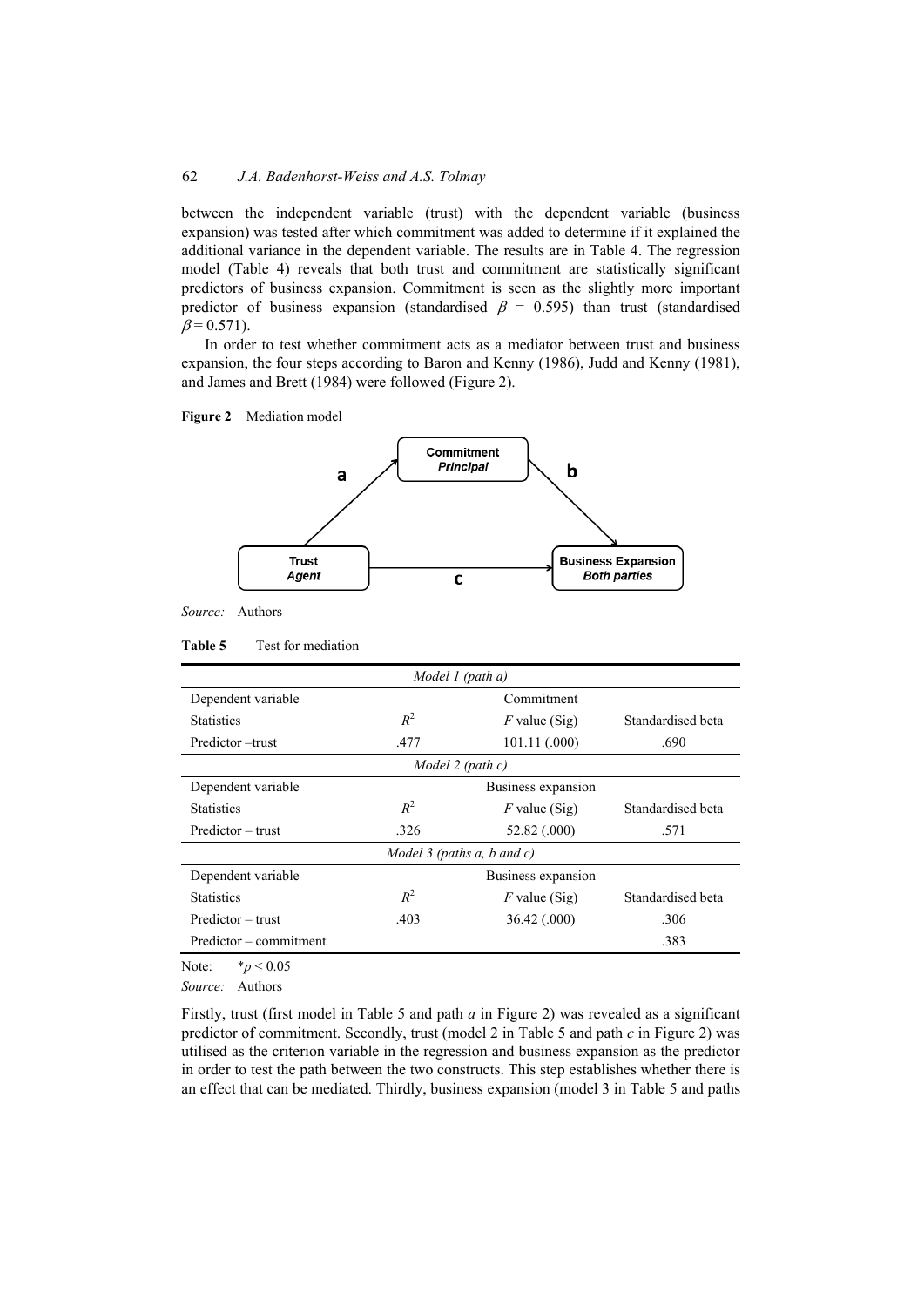*a*, *b* and *c* in Figure 2) was used as the criterion variable in a regression equation with trust and commitment as predictors. Fourthly and finally, it was determined that while the effect of trust reduced with the inclusion of the mediator variable, it remained a statistical significant predictor of business expansion, which implies that commitment is a mediator between trust and business expansion.

The aim of the regression analysis was to test whether commitment mediates the effect of trust on business expansion. Results indicated that trust was a significant predictor of business expansion (standardised  $\beta$  = 0.571; p < 0.05). With the introduction of commitment as mediator the direct positive relationship between trust and business expansion reduced significantly (standardised  $\beta$  = 0.306; p < 0.05). The indirect effect of the mediator was also tested with the Sobel test ( $z=3.469$ ;  $p < 0.05$ ). This supports the partial mediation hypothesis. Approximately 40% of the total variance in business expansion was accounted for by the predictors trust and commitment.

The model was found to be a good fit confirmed by the following statistics;  $NFI = 0.982$  (exceeding the .09) (Byrne, 1994), TLI = 1 (exceeds .9) (Hu and Bentler, 1995), CFI = 1 (above .70) (Bollen, 1989), RMSEA = 0  $(0.1)$  (Fan et al., 1999), PCLOS = .806 and CMIN/DF = .844 ( $> 0.05$ ) [Pallant, (2011), p.176].

#### **5 Discussion**

The automotive industry is of strategic importance for the developing South African economy and therefore all efforts should be applied to maintain the industry. From a principal-agency perspective, automotive supply chain role players, namely the principal (buyers)and the agent (suppliers) need to work together to realise real benefits such as business expansion. It was always accepted that large powerful buyers, such as automotive manufacturers, abuse their buying power and put unfair pressure on suppliers. However, the risk relating to self-serving behaviour in the principal-agency theory should not only be seen in a unidirectional manner where only the agent (supplier) must satisfy the principal (principal); the principal also needs to act in the best interest of the agent. Therefore, the agent must be fully trusted by the principal and the agent must aim to enhance the trust of the principal through consistent optimal deliveries. In return, the principal must commit to the agent in order to sustain and even expand business for both parties.

Contrary to supply chain management principles and theory that encouraging positive supply chain relationships, it was found by various studies that supplier relationships are often hampered by conflict mainly as a result of self-serving behaviour (principal-agency theory), which results in risk. This was also indicated by previous studies specifically in automotive supply chains [Maile, 2008; Naudé et al., (2013), p.1; Sharma and Bhat, (2014), p.45]. However, with this study it was found that there are to a large extent trust (5.87) and commitment (5.76) in the South African automotive supplier relationships, at least from the ACMs' (principals') perspective, with their upwards suppliers, which means that self-serving behaviour in the principal-agency situation is not as prominent as had been expected.

In the business environment, parties, including supply chain partners, aim to sustain or grow business and enhance business expansion. Trust and commitment are seen as risk alleviators and important for a successful growing buyer-supplier or principal-agent relationships. When trust and commitment within the principal-agent relationship is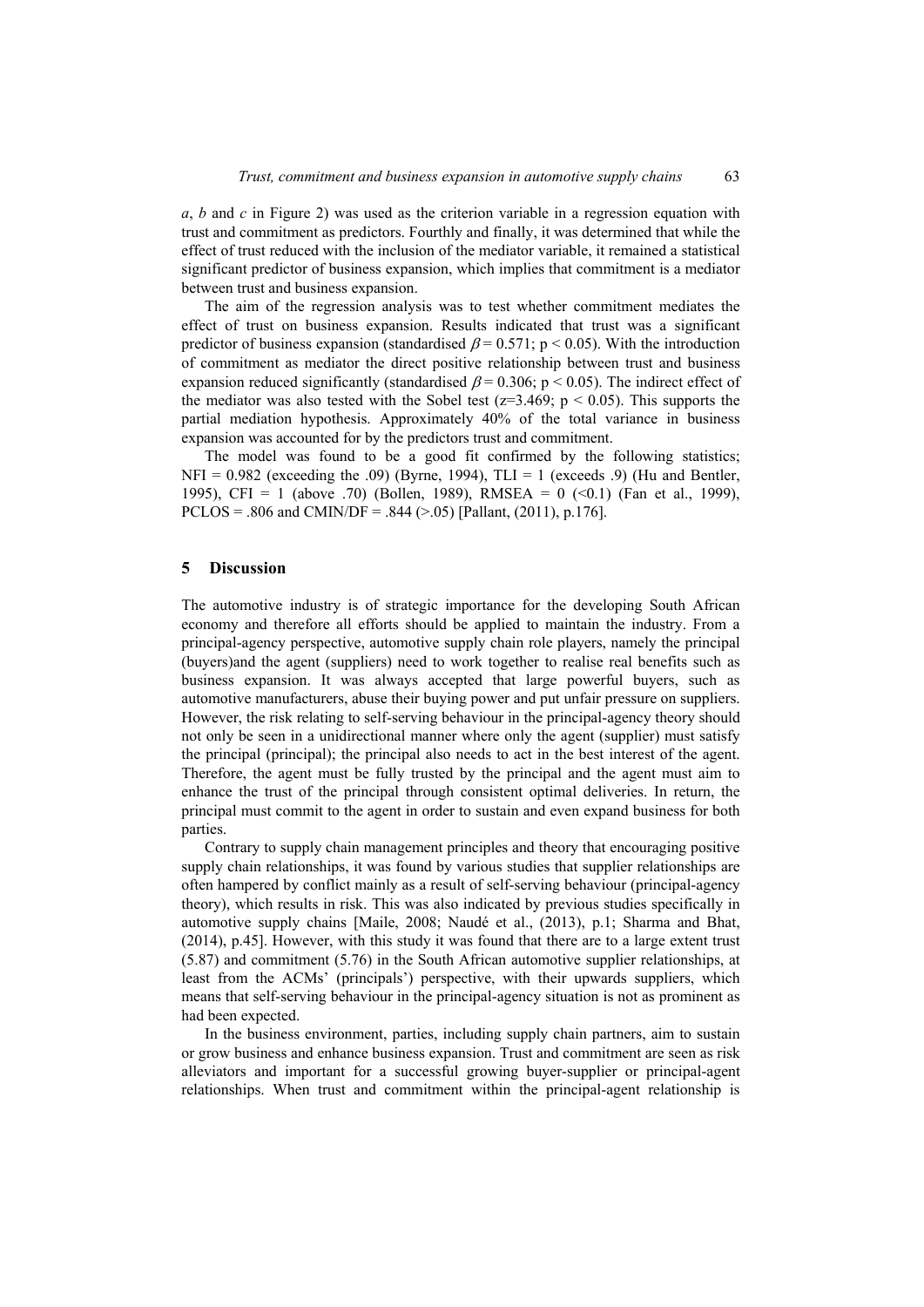absent or not optimal both parties may encounter elevated uncertainty with regard to operational and supply risk, which is not conducive for business expansion between the parties [Steinle et al., (2014), p.123].

The research question addressed in the second research question was 'What is the relationship of (1) trust and (2) commitment with business expansion within South African automotive supply chains?' The research aimed to determine whether trust in the agent by the principal would result in business expansion and secondly, whether commitment from the principal in the agent would result in business expansion.

A regression model revealed that within the South African automotive supply chains both trust (model 1, Table 4) and commitment (model 2, Table 4) are experienced or viewed as predictors of business expansion. Trust is also viewed as an antecedent of commitment (model 1, Table 5) and trust is viewed as an antecedent of business expansion (model 2, Table 5). Also, aligned to previous research [Ebrahim-Khanjari et al., 2012; Yeh, (2012), p.12], commitment result in business expansion (model 3, Table 5), and trust result in business expansion (Morgan and Hunt, 1994; Vieira et al., 2013). The research found that commitment acts as a mediator between trust and business expansion, suggesting that if the agent displays trustworthy actions, it will lead towards commitment by the principal and ultimately business expansion for the supplier (agent) and the sustainability of the complete supply chain.

## **6 Conclusion and recommendations**

This study contributed theoretically by viewing supply chain relationships from a principal-agency theory perspective, specifically focussing on trust and commitment in automotive supply chain relationships in South Africa, and its influence on business expansion (sustainability). Although this study was conducted in South Africa, representing developing country market conditions, other developing countries with a strong presence of automotive manufacturing such as India and Brazil, may also benefit from this study.

Whole communities, towns and cities in South Africa, for example, in the provinces of Eastern Cape, Gauteng and Durban, are dependent on the automotive assemblers and its network of suppliers, and thus the continued relationships between the different tiers of suppliers with in automotive supply chains. Sustaining the broader society through the business is an increasingly important responsibility and is at risk with opportunistic behaviour from one or both stakeholders (agent and principal) [Shafiq et al., (2017), p.1386]. It is therefore important that committed, trusting relationships exist between automotive manufacturers and their local suppliers. This study found that there is to a large extent trusting, committed relationships. However, such relationships are not only important with local suppliers. If the component manufacturer does not have a committed, trusting relationship with important international suppliers it can lead to a supply risk that can threaten the sustainability of the component manufacturer. It is accepted that it is more difficult to trust and be committed to relationships of other cultures [Ambe (2014), p.48]. However, despite the fact that the respondents of this study have existing international suppliers, they indicated that trusting and committed relationships exist with all suppliers.

This study also contributed to finding a theoretical (analysis of literature) and a statistical relationship between trust, commitment and business expansion in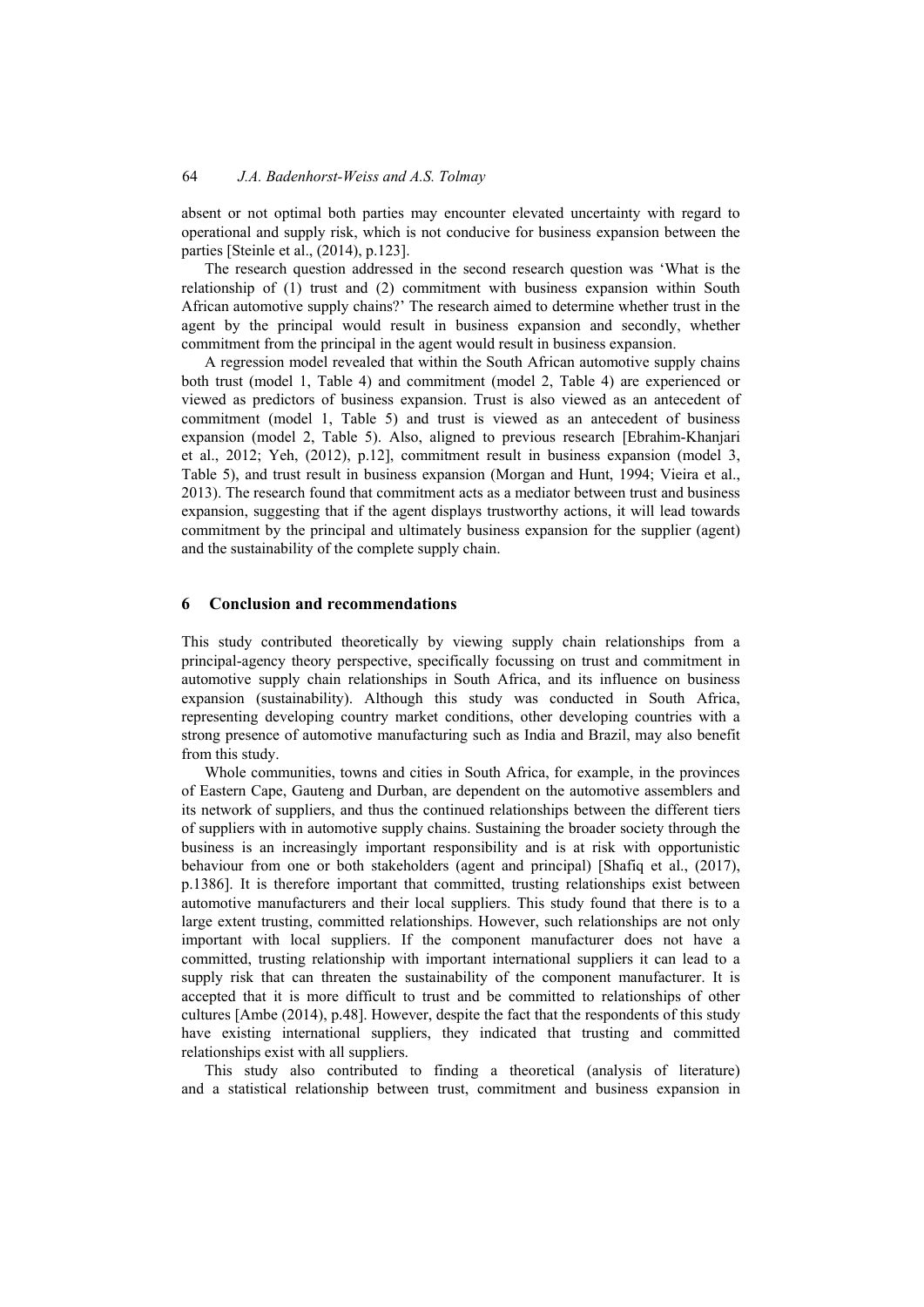principal-agent or buyer-supplier relationships. Without trust and commitment there is limited business expansion for principal-agent relationships in supply chains. Trusting, committed relationships are thus a requirement for business expansion or sustainable growth in supply chains. The loss of the principal-agent relationship would result in uncertainty and elevated risk for both the agent and principal.

With regard to managerial implications through a principal-agency lens it is recommended that both the principal (buyer) and agent (supplier) act responsibly in their relationship as follows (derived from Figure 1):

The agent (supplier) should abstain from opportunistic behaviour and serving self-interest in the business relationship with the principal. This means that the agent must at least keep to the conditions of the contract with regard to quantity, quality and timelines. The agent must communicate timeously with the principal about possible supply problems; stay competitive and keep up with technological developments. The agent needs to improve problem-solving commitment, and refrains from manipulation of markets by bribing purchasers.

The principal (buyer – component manufacturer) must abstain from opportunistic behaviour and serving self interest in its business relationship with suppliers. This includes the abuse of buying power to force suppliers in unsustainable contracts. The principal must also carefully considering the implications of replacing local suppliers with more 'profitable' international suppliers. Supplier development is the better option.

There are limitations to the study as the survey only interviewed ACMs (principals) in South African automotive supply chains about their views of relationships with their suppliers. The suppliers (agents) might not feel exactly the same about the trust, commitment and business expansion between the parties. Despite the one-sided view, one can conclude that if relationships were strained through a lack of trust, commitment and business expansion it would have been clear from the results of this study. Future research may include the perspective of the agents (suppliers).

Also, the results may not be applicable to the different tiers in automotive supply chains or diverse supply chains. Further research can include more constructs and/or the study could be done in diverse supply chains and industries. Another opportunity for future research is an analysis of the relationships between OEMs (such as Toyota and Ford) and ACMs. Naudé and Badenhorst (2011) found signs of strained relationships between OEMs and ACMs, but only from the ACMs perspective in the South African automotive industry.

### **References**

AIEC (2018) *Automotive Export Manual*, Zest, Pretoria, ISBN:978-0-620-79400-8.

- Ambe, I.M. (2014) 'Determining supply chain practices of vehicle manufacturers in South Africa', *Journal of Contemporary Management*, Vol. 11, No. 1, pp.47–61.
- Ambrose, E., Marshall, D and Lynch, D.F. (2010) 'Buyer-supplier perspectives on supply chain relationships', *International Journal of Operations and Production Management*, Vol. 30, No. 12, pp.1269–1290.
- Andersen, P.H., Ellegaard, C. and Kragh, H. (2016) 'I'm your man: how suppliers gain strategic status in buying companies', *Journal of Purchasing and Supply Management*, Vol. 22, No. 2, pp.72–81.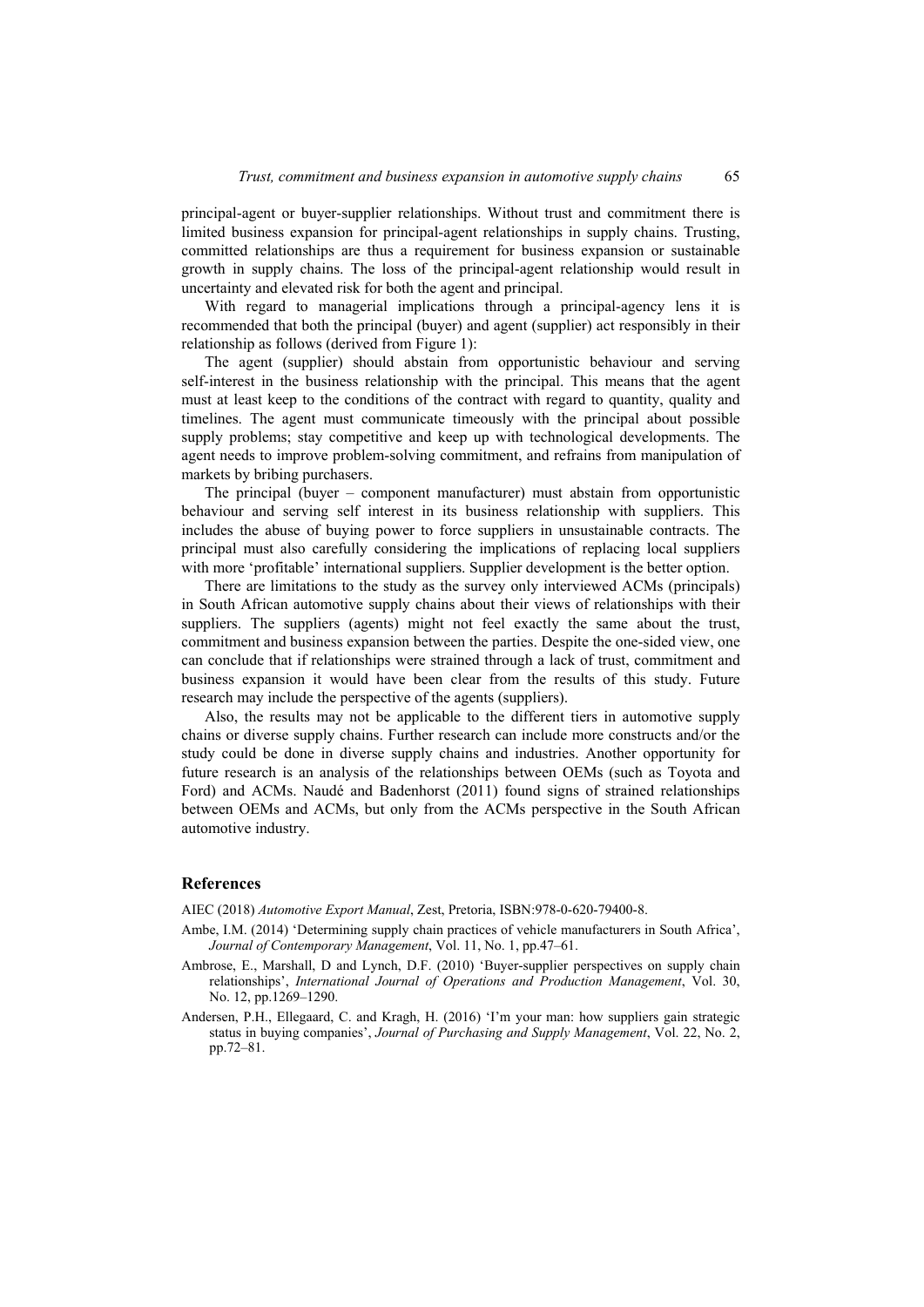- Baron, R.M. and Kenny, D.A. (1986) 'The moderator-mediator variable distinction in social psychological research: conceptual, strategic and statistical consideration', *Journal of Personality and Social Psychology*, Vol. 51, No. 6, pp.1173–1182.
- Bollen, K.A. (1989) *Structural Equations with Latent Variables*, Wiley, NY.
- Byrne, B.M. (1994) *Structural Equation Modeling with EQS and EQS/Windows*, Sage Publications, Thousand Oaks, CA.
- Byrne, R. and Power, D. (2014) 'Exploring agency, knowledge and power in an Australian bulk cereal supply chain: a case study', *Supply Chain Management: An International Journal*, Vol. 19, No. 4, pp.431–444.
- Chao, C.M., Yu, C.T., Cheng, B.W. and Chuang, P.C. (2013) 'Trust and commitment in relationships among medical equipment suppliers: transaction cost and social exchange theories', *Social Behavior and Personality: An International Journal*, Vol. 41, No. 7, pp.1057–1069.
- Chen, H., Chen, E. and Yeh, A. (2014) 'The effects of relationship commitment and trust on business to consumer electronic commerce – the case of Taiwan', *Communications of the IIMA* [online] http://scholarworks.lib.csusb.edu/ciima/vol3/iss1/4/ (accessed 28 September 2015).
- Chen, J.V., Wang, C-L. and Yen, D.C. (2013) 'A causal model for supply chain partner's commitment', *Production Planning & Control*, September, Vol. 7287, No. 9, pp.800–809.
- Cheng, J.H. and Chen, M.C. (2016) 'Influence of institutional and moral orientations on relational risk management in supply chains', *Journal of Purchasing and Supply Management*, Vol. 22, No. 2, pp.110–119.
- Chou, S.W., Techatassanasoontorn, A.A. and Hung, I.H. (2015) 'Understanding commitment in business process outsourcing relationships', *Information & Management*, Vol. 52, No. 1, pp.1–14.
- Costello, A.B. and Osborne, J.W. (2005) 'Best practices in exploratory factor analysis: four recommendations for getting the most from your analysis'*, Practical Assessment, Research & Evaluation*, Vol. 10, No. 7, pp.1–9.
- Ebrahim-Khanjari, N., Hopp, W. and Iravani, S.M. (2012) 'Trust and information sharing in supply chains', *Production and Operations Management*, Vol. 21, No. 3, pp.444–464.
- Eggert, A., Ulaga, W. and Schultz, F. (2006) 'Value creation in the relationship life cycle: a quasi-longitudinal analysis', *Industrial Marketing Management*, Vol. 35, No. 1, pp.20–27.
- Fan, X., Thompson B, and Wang, L. (1999) 'Effects of sample size, estimation method, and model specification on structural equation modeling fit indexes', *Structural Equation Modeling*, Vol. 6, No. 1, pp.56–83.
- Geyskens, I., Steenkamp, J.B.E., Scheer, L.K. and Kumar, N. (1996) 'The effects of trust and interdependence on relationship commitment: a trans-Atlantic study', *International Journal of Research in Marketing*, Vol. 13, No. 4, pp.303–317.
- Ghadge, A., Dani, S., Ojha, R. and Caldwell, N. (2017) 'Using risk sharing contracts for supply chain risk mitigation: a buyer-supplier power and dependence perspective', *Computers and Industrial Engineering*, Vol. 103, pp.262–270.
- Henson, R.K. and Roberts, J.K. (2006) 'Use of exploratory factor analysis in published research: Common errors and some comment on improved practice', *Educational and Psychological Measurement*, Vol. 66, No. 3, pp.393–416.
- Herko, R.T. and Hanna, T. (2017) 'Trust, relationships, and project outcomes: the impact of trust on the success of construction projects', *The Journal of Business Inquiry*, Vol. 17, No. 2, pp.86–96.
- Hofstede, G., Jonker, C., Meijer, S. and Verwaart, T. (2006) 'Modelling trade and trust across cultures', *Trust Management: 4th International Conference, ITrust 2006*, Pisa, pp.120–134.
- Hu, L.T. and Bentler, P.M. (1995) 'Evaluating model fit', in Hoyle, R.H. (Ed.): *Structural Equation Modeling: Concepts, Issues, and Applications*, Sage, Thousand Oaks, CA, pp.76–99.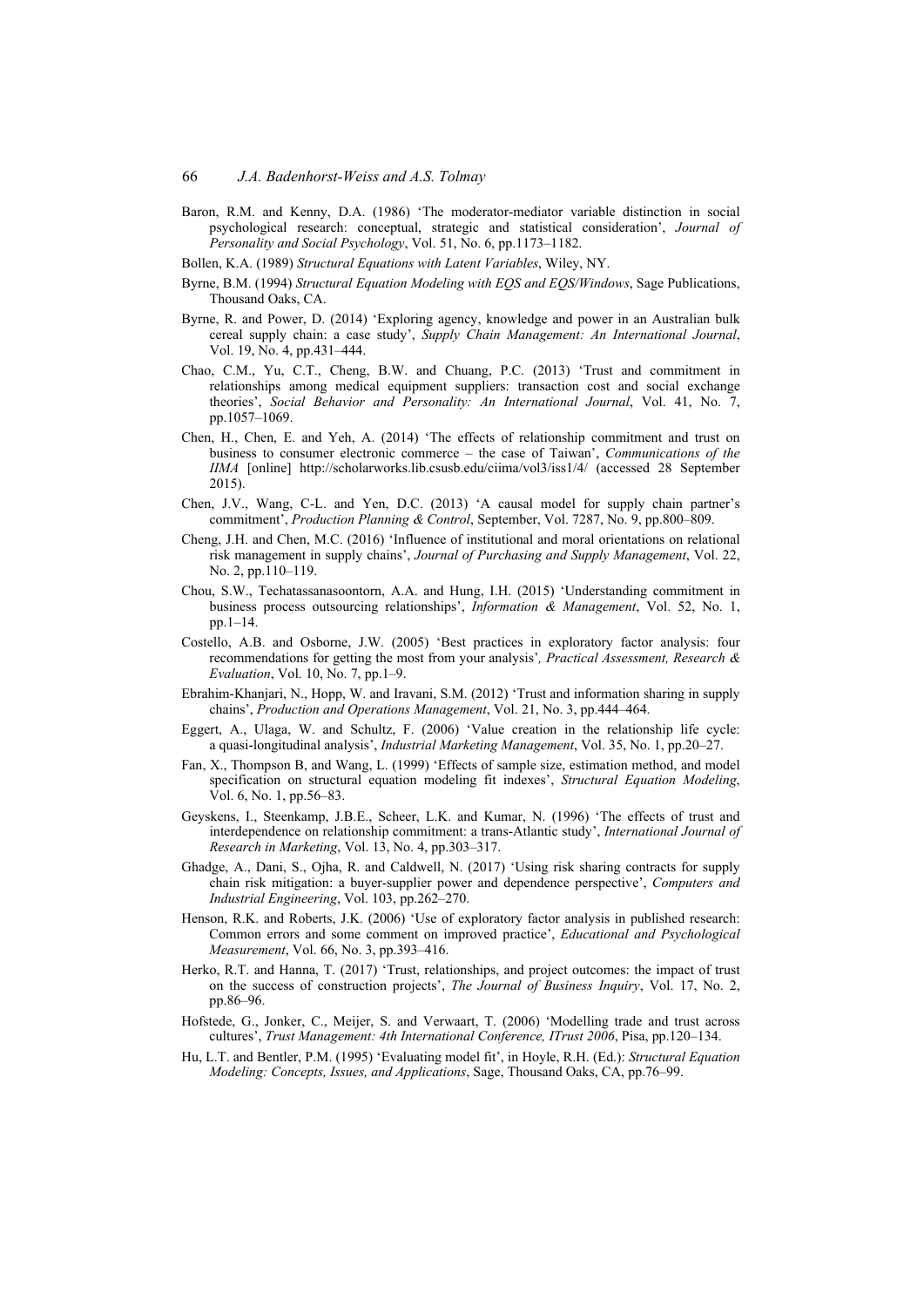- James, L.R. and Brett, J.M. (1984) 'Mediators, moderators and tests for mediation', *Journal of Applied Psychology*, Vol. 69, No. 2, pp.307–321.
- Judd, C.M. and Kenny, D.A. (1981) 'Process analysis: estimating mediation in treatment evaluations', *Evaluation Review*, Vol. 5, No. 5, pp.601–619.
- Kač, S.M., Gorenak, I. and Potočan, V. (2015) 'Influence of relationship commitment and trust on collaborative behaviour in supply chains', P*ROMET-Traffic & Transportation* [online] http://www.fpz.unizg.hr/traffic/index.php/PROMTT/article/view/1575 [accessed 18 March 2018].
- Komarasamy, J. and Hoque, M.E. (2015) 'Factors affecting the sustainability of the South African automotive component industry', *Journal of Contemporary Management*, Vol. 12, No. 1, pp.974–998.
- Kurien, G.P. and Qureshi, M.N. (2015) 'Analysis and measurement of supply chain flexibility', *International Journal of Logistics Systems and Management*, Vol. 21, No. 1, pp.70–91.
- Li, G., Fan, H., Lee, P.K. and Cheng, T.C.E. (2015) 'Joint supply chain risk management: an agency and collaboration perspective', *International Journal of Production Economics*, Vol. 164, No. 1, pp.83–94.
- Maestrini, V., Luzzini, D., Shani, A.B.R. and Canterino, F. (2016) 'The action research cycle reloaded: conducting action research across buyer-supplier relationships', *Journal of Purchasing and Supply Management*, Vol. 22, No. 4, pp.289–298.
- Maile, G. (2008) 'Possible future of the SA component industry', *NAACAM Newsletter*, August.
- Manelloa, A. and Calabrese, G. (2018) 'The influence of reputation on supplier selection: an empirical study of the European automotive industry', *Journal of Purchasing and Supply Management,* March, pp.1–9 [online] https://reader.elsevier.com/reader/sd/C3DFDCCCD903 D36AB9A6366D4ECDC3CEFB74F0F2E169F7F60FC74E8B677427D8C174393C220A6366 ED648D7E4E4BE6B2 (accessed 2 May 2018).
- Meng, Q., Li, Z., Liu, H. and Chen, J. (2017) 'Agent-based simulation of competitive performance for supply chains based on combined contracts', *International Journal of Production Economics*, Vol. 193, pp.663–676.
- Monroe, R.W., Teets, J.M. and Martin, P.R. (2014) 'Supply chain risk management: an analysis of sources of risk and mitigation strategies', *International Journal of Applied Management Science*, Vol. 6, No. 1, pp.4–21.
- Morgan, R.M. and Hunt, S.D. (1994) 'Theory of relationship marketing', *Journal of Marketing*, Vol. 58, No. 3, pp.20–38.
- Muneer, S., Iqbal, J., Muhammad, S. and Long, C.S. (2014) 'An incorporated structure of perceived organizational support, knowledge-sharing behavior, organizational trust and organizational commitment: a strategic knowledge management approach', *Pakistan Journal of Commerce & Social Sciences*, Vol. 8, No. 1, pp.42–57.
- Naudé, M.J and Badenhorst JA. (2011) 'Supplier and customer relationships in The South African automotive industry', Paper at the *International Purchasing & Supply Educators and Research Association (IPSERA) Conference*, Maastricht, Netherlands, 19–24 April.
- Naudé, M.J., Ambe, I.M. and Kling, R. (2013) 'Supplier relationship management –anathema for the South African public procurement sector: original research', *Journal of Transport and Supply Chain Management*, Vol. 7, No. 1, pp.1–8.
- Pallant, J. (2011) *SPSS Survival Manual*, 4th ed., A step by step guide to data analysis using SPSS version 18, Open University Press, Berkshire.
- Rao, T.R. (2015) 'Estimating the parameters of principal agent models', *Journal of Quantitative Economics*, Vol. 13, No. 1, pp.27–52.
- Saunders, M., Lewis, P. and Thornhill, A. (2009) *Research Methods for Business Students*, Pearson education, England, ISBN 109 876 4321.
- Shafiq, A., Johnson, P.F., Klassen, R.D. and Awaysheh, A. (2017) 'Exploring the implications of supply risk on sustainability performance', *International Journal of Operations & Production Management*, Vol. 37, No. 10, pp.1386–1407.